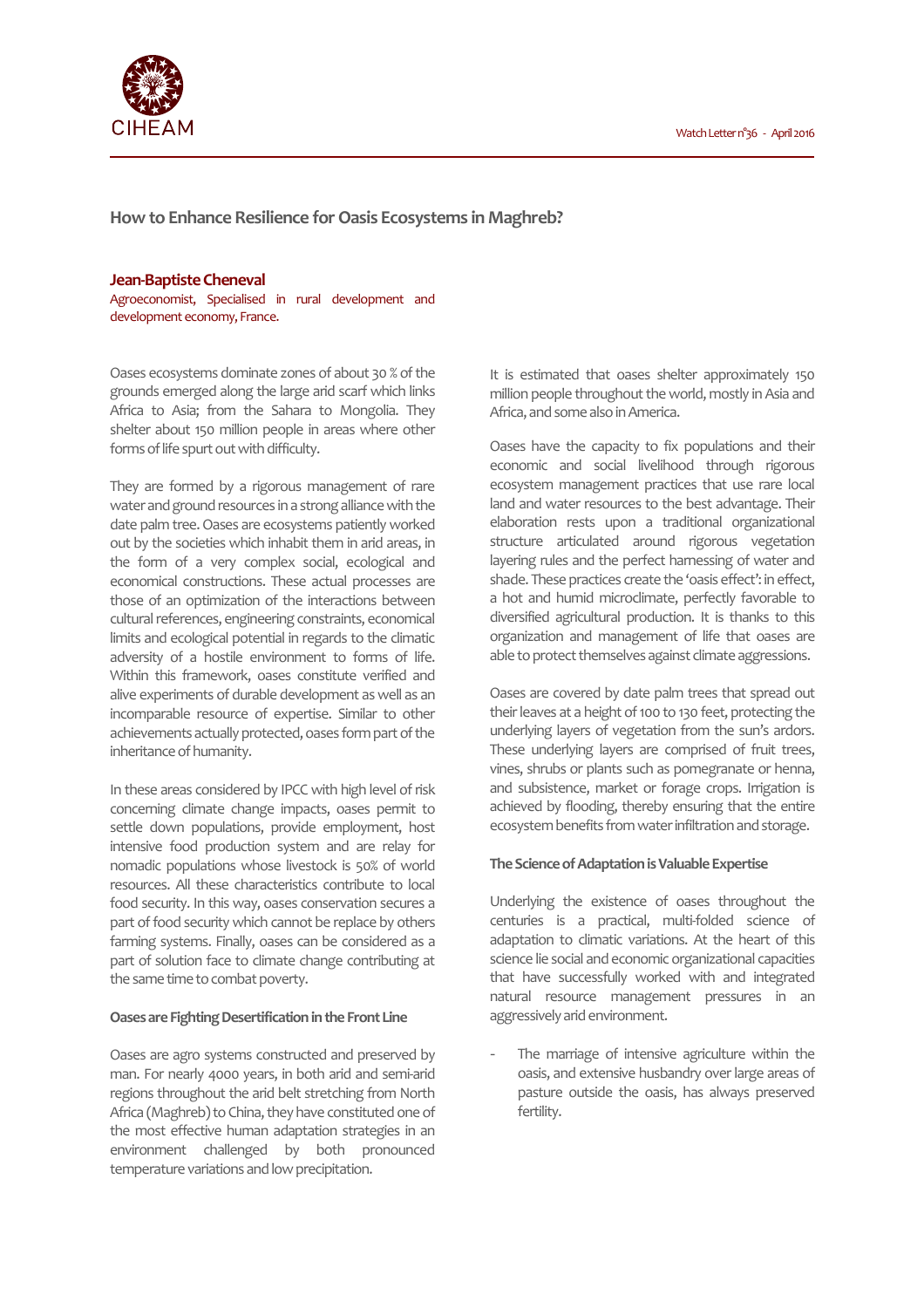

- Traditional surface water gravitational irrigation, abiding by deep-rooted social water sharing – or « duty of water»
- Traditions, adjusted to the needs of land plots and vegetation, make oases valuable water governance and engineering models.
- 'Territorial respiration' based upon very precise floodwater spreading expertise. In years of good rain, floodwaters are spread so that vast areas can be cultivated, while in years of drought, cultivation is brought back within a more confined irrigation perimeter.
- In many cases, has been crafted a science of groundwater catchment and gravitational water conveyance over several kilometers to cultivated areas. All with no fossil energy use like khettara systems.
- The development throughout the centuries of a diversity of life forms adapted to such diverse climatic conditions constitutes a genetic reservoir of local species that is indispensable for adaptation to climatic change.

Oases therefore offer very real potential for very arid zone development and for viable preservation of their populations. They are characterized by flexibility in the face of climatic hazards.

At the very edge of hyper arid deserts, oases also help preserve the transitional areas that act as buffer zones. The evolution of this « pre-Sahara » strip is an indicator of the interaction between deserts and slightly or significantly more humid regions. Oasis preservation is essential to the preservation and rehabilitation of these transitional areas, which are however showing visible signs of degradation on a global scale.

## **Oases in Crisis**

Oases today face a variety of crises, some of which are caused by changes brought about by globalisation. In particular, oases struggle with a loss of income caused by changes in long distance trading and the decline of trans-Saharan caravan trade. Another crisis is caused by population migration to cities and coasts.

This migration has come about because of a combination of factors, in particular: the lack of priority given to oases by governments, resulting in an absence of land reforms leading to an ever greater fragmentation of land plots, the absence of agricultural policies designed with such small areas in mind and enabling the creation of added value, as well as oasis enclosure and isolation, and in some instances the shortage of public health and education services.

# **New farming systems for more pressure on natural resources**

Face different crisis, oasis population created new farming systems around historical areas based on individual pumping system. These systems promoted water access allowing being free from collective rules and they offered possibility to respond to land tenure restriction with the access to new areas. Although these dynamics built resilience capacities, they have been generalized and consequently have stimulated resources decrease by intensification of pressure.

Finally, in the Maghreb, successive droughts and resource overexploitation have progressively aggravated another major crisis: the water crisis. The Mediterranean region, severely hit by water shortage, already holds 60 % of the world's so-called « water poor » populations, and several Mediterranean countries are now in a dangerous situation in which water consumption has exceeded annual inflows. Since the 1970s, this has resulted in significant depletion of the aquifers that traditionally provided for oases, and this depletion has been worsened by the increase in individual wells and associated drawdown. This is what has happened for example to the Djérid aquifer in Tunisia and to the oases that it feeds.

### **Climate change issues for oases systems**

In addition, oasis areas situated in arid zones will be strongly impacted by climate change forecasts. They will suffer from an important decline in their water resources as a combined effect of rainfall changes and evapotranspiration increase. In 2060, a decrease in rainfall of up to 50% is forecast for these areas.